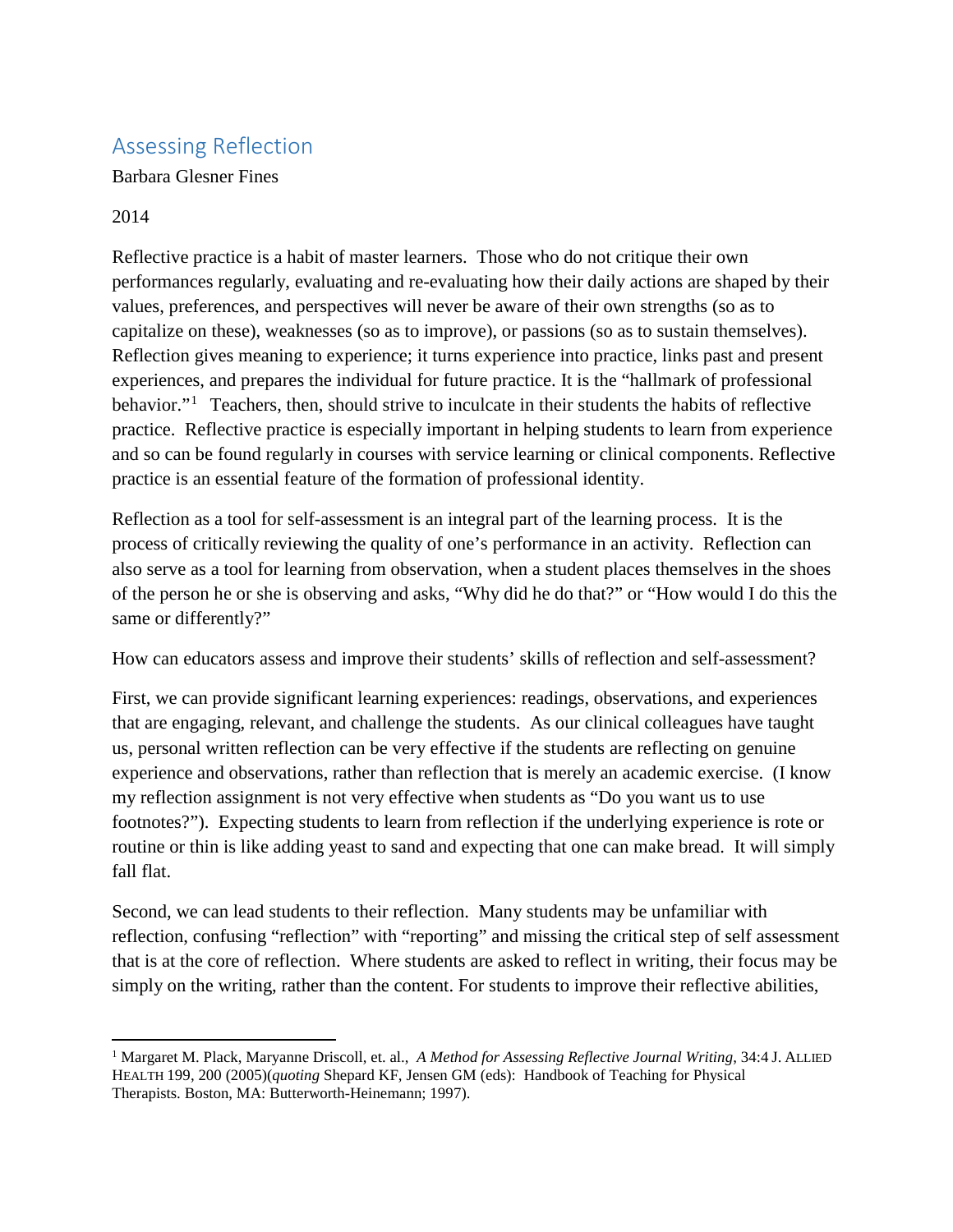they must know what this skills requires and the reasons for engaging in the practice. Prompts can be very important tools to use in guiding student reflection. Prompts can:

- ask students to describe their experience/action;
- evaluate their actions (or the actions of others) against agreed-upon standards
- compare their choices (or the choices of those they are observing) to alternatives approaches
- identify the motivations, values, or assumptions that drove their own action or the action of others;
- place their choices in context of some larger theory or pattern;
- conceive how their judgment in the future might be affected by this experience and reflection.

Third, we can engage students in the product of their reflection. That engagement can be through oral discussion and dialogue, but there are many reasons to consider asking students to reflect in writing. The formality of written reflections can encourage students to spend more time and be more precise in articulating their reflections. Written reflections produce artifacts of the student's learning that both student and teacher can revisit at a later time to look for signs of growth. If we wanted to see patterns in students' abilities to get some depth on certain topics or develop greater facility in particular reflection skills, we will need to provide numerous opportunities for reflection on similar experiences or in similar formats.

Faculty assessment of the products of student reflection presents a number of challenges. In order to use written reflections as tools for measurable assessment, faculty must decide what the criteria are by which they will assess reflection and the levels of mastery of that skill. Developing a rubric to assess reflection can help crystalize these agreements.

One of the most common concerns in assessment of reflection is the fact that the product of the reflection is not something one can predict or which might be measured against some objective standard. However, if it is the skill of reflection that is the outcome being targeted, the assessment should focus on that skill, rather than the conclusions drawn from its application. With explicit criteria for evidence of a reflective process, reflections from very different experiences with very different conclusions can be compared and evaluated.

A second concern is whether assessment will be used as a basis for the course grade. Some research indicates that students will be cautious and guarded when they know they will be judged on their reflections; while other research indicates that graded reflections can provide important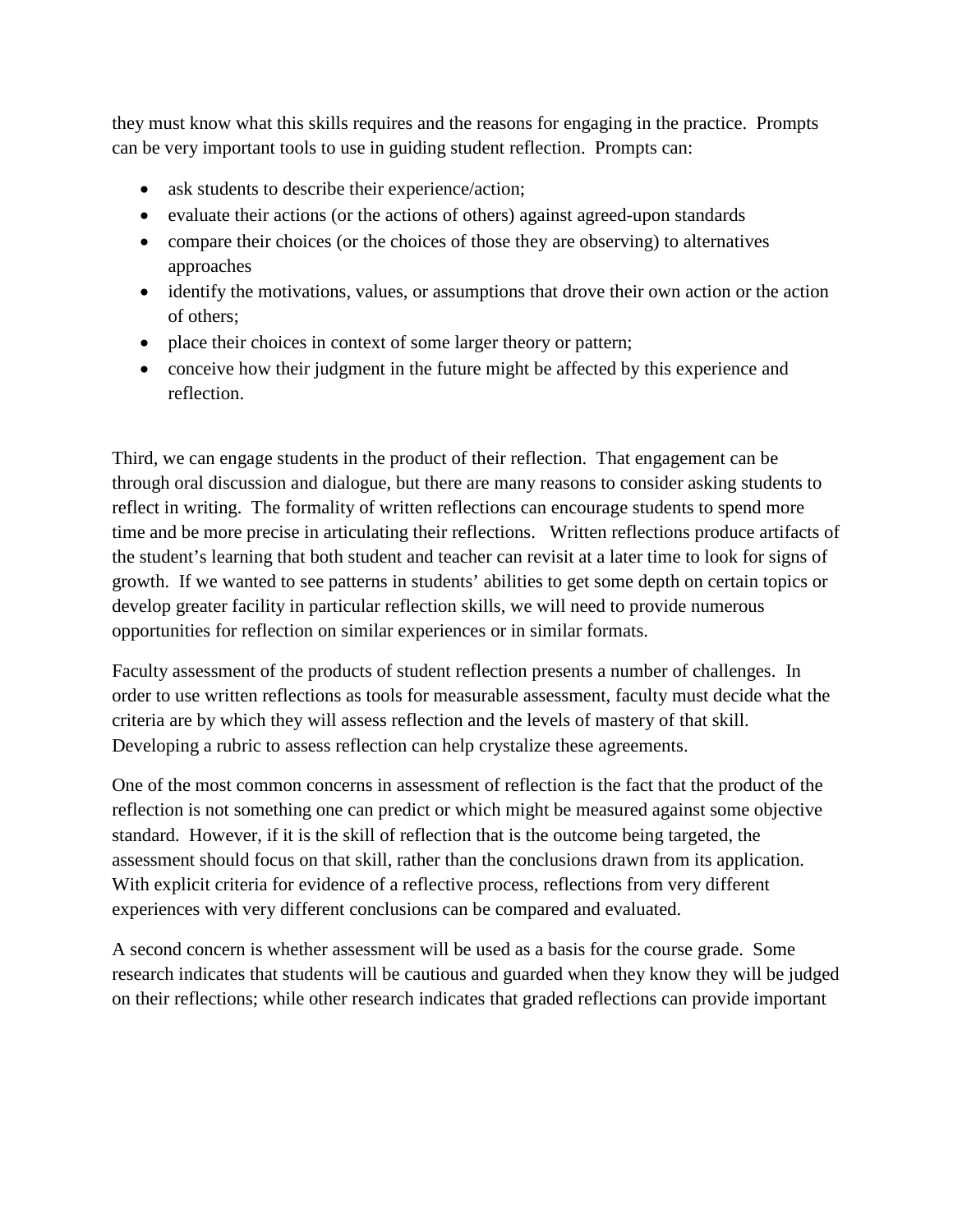incentives for attention to the task.<sup>[2](#page-2-0)</sup> Providing students opportunities for formative assessment in reflection can help to alleviate some of these tensions.

|                          | <b>UNDEVELOPED</b>    | <b>DEVELOPING</b>     | <b>SKILLED</b>         |
|--------------------------|-----------------------|-----------------------|------------------------|
| <b>DESCRIBING</b>        | Unclear and vague     | Clear but general     | Clear and focused      |
| <b>EXPERIENCE</b>        |                       |                       | on the specific        |
| Student provides a       |                       |                       | aspects that           |
| description of the       |                       |                       | challenge the          |
| experience, observation, |                       |                       | student                |
| activity, reading, etc.  |                       |                       |                        |
| upon which he or she is  |                       |                       |                        |
| reflecting               |                       |                       |                        |
| <b>DESCRIBING</b>        | Unclear and vague     | Some response but     | Clear and focused      |
| <b>RESPONSE</b>          |                       | limited to one        | description of the     |
| Student provides a       |                       | domain (e.g., only    | feelings, thoughts,    |
| description of their     |                       | emotional,            | and questions raised   |
| intellectual and         |                       | intellectual) or to   | by the student at the  |
| emotional response to    |                       | reflection only,      | time of the            |
| the experience           |                       | without indication of | experience and         |
|                          |                       | conscious             | upon reflection.       |
|                          |                       | contemporaneous       |                        |
|                          |                       | reflection.           |                        |
| <b>GENERAL</b>           | Minimal reflection -  | $Reflection -$        | Critical reflection -  |
| <b>REFLECTION</b>        | No personal           | Making connection     | Critical evaluation    |
| Evidence that the        | reflection or limited | between student's     | (questioning,          |
| student has questioned   | to description of     | personal              | examining more         |
| or evaluated their prior | general opinions and  | assumptions, habits,  | closely) student's     |
| perceptions, actions, or | behaviors without     | or values and the     | personal               |
| beliefs                  | reflection on         | opinions or           | assumptions, habits,   |
|                          | underlying            | behaviors upon        | or values and their    |
|                          | assumptions, habits,  | which the student is  | connection to the      |
|                          | or values driving     | reflecting.           | opinions or            |
|                          | those opinions or     |                       | behaviors upon         |
|                          | behaviors.            |                       | which the student is   |
|                          |                       |                       | reflecting in light of |
|                          |                       |                       | other perspectives.    |
| <b>DIRECTED TOPIC</b>    | Minimal reflection -  | Reflection-           | Critical reflection -  |
| <b>REFLECTION</b>        | No personal           | Making connection     | Critical evaluation    |
|                          | reflection or limited | between student's     | (questioning,          |

The following rubric<sup>[3](#page-2-1)</sup> provides examples of some of the criteria one might use in assessing reflective writing, depending on the conditions one sets for the reflection:

<span id="page-2-0"></span><sup>&</sup>lt;sup>2</sup> Sue Schutz, Assessing and Evaluating Reflection, REFLECTIVE PRACTICE IN NURSING 59-60 (Chris Bulman and Sue Schutz, ed. 4<sup>th</sup> ed. 2008).  $\overline{\phantom{a}}$ 

<span id="page-2-1"></span><sup>&</sup>lt;sup>3</sup> Thanks to Margaret Reuter, Visiting Professor, Indiana University- Maurer School of Law for her collaboration in building this rubric.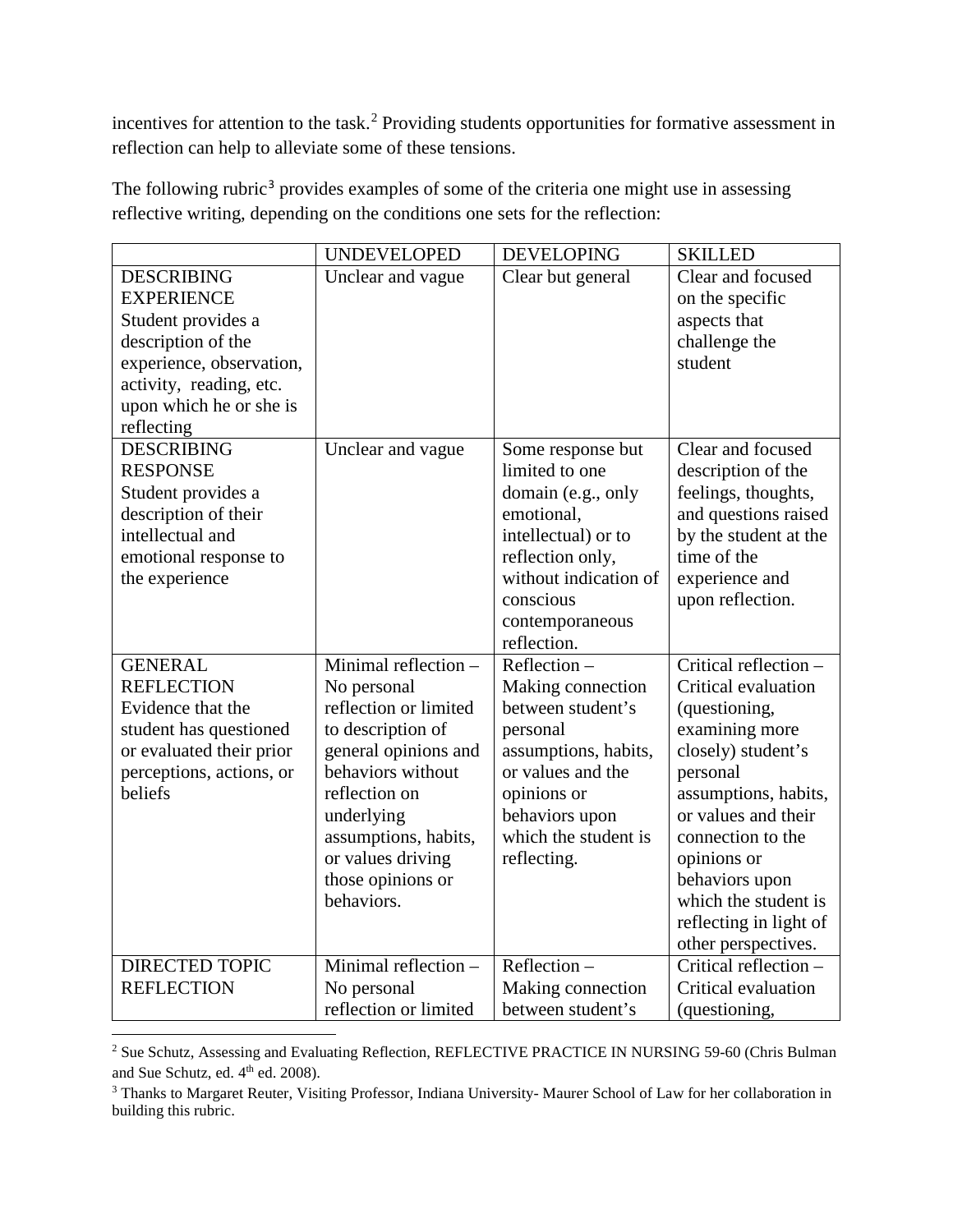| Evidence that the          | to description of      | personal                                     | examining more             |
|----------------------------|------------------------|----------------------------------------------|----------------------------|
| student has questioned     | general opinions and   | assumptions, habits,                         | closely) student's         |
| or evaluated their prior   | behaviors without      | or values and the                            | personal                   |
| perceptions, actions, or   | reflection on          | opinions or                                  | assumptions, habits,       |
| beliefs about              | underlying             | behaviors upon                               | or values and their        |
| (Collaboration,            | assumptions, habits,   | which the student is                         | connection to the          |
| Professionalism,           | or values driving      | reflecting.                                  | opinions or                |
| Autonomy, etc.)            | those opinions or      |                                              | behaviors upon             |
|                            | behaviors.             |                                              | which the student is       |
|                            |                        |                                              | reflecting in light of     |
|                            |                        |                                              | other perspectives.        |
| <b>USING INSIGHTS</b>      | Students reflection is | Student has                                  | Student provides           |
| Student's reflection       | entirely backward      | generalized                                  | concrete plans for         |
| leads to plans for future  | looking, with no       | statements regarding                         | further action or          |
| action                     | indication of how the  | how the reflection                           | reflection for a           |
|                            | student will use the   | will direct future                           | specific purpose           |
|                            | insights and skills    | actions or beliefs                           | such as developing         |
|                            | gained.                |                                              | skills, improving          |
|                            |                        |                                              | self-understanding,        |
|                            |                        |                                              | or refining belief         |
|                            |                        |                                              | systems                    |
| <b>CONNECTIONS TO</b>      | Does not include any   | Reflection refers to                         | <b>Connects reflection</b> |
| <b>READING/RESEARCH</b>    | reference to outside   | past readings or                             | to past readings and       |
| Student uses               | reading or research    | research in a                                | research and               |
| coursework, reading, or    | to inform reflection   | descriptive or                               | indicates efforts to       |
| independent research to    |                        | citation fashion with                        | re-read or conduct         |
| advance reflection as      |                        | little indication of                         | additional research        |
| appropriate.               |                        | motivation to use                            | to learn more about        |
|                            |                        | reading or research                          | aspects of the             |
|                            |                        | to inform reflection                         | experience upon            |
|                            |                        |                                              | which reflection           |
|                            |                        |                                              | occurs. Describes          |
|                            |                        |                                              | specific insights or       |
|                            |                        |                                              | extensions of              |
|                            |                        |                                              | reflection gained          |
|                            |                        |                                              | from that reading          |
|                            |                        |                                              | and research.              |
| <b>CONNECTIONS TO</b>      | Demonstrates no        | Describes some                               | Demonstrates               |
| <b>PEOPLE</b>              | effort to engage       | conversations or                             | meaningful                 |
| Student engages            | others in reflecting   | interviews regarding                         | conversations with         |
| instructors, mentors,      | on the experience or   | the experience or                            | others to test ideas       |
| colleagues, and others in  | insights.              | reflection but only in                       | and gain insights on       |
| conversations about        |                        |                                              |                            |
|                            |                        |                                              |                            |
|                            |                        | an incidental                                | the experience and         |
| reflection as appropriate. |                        | fashion, rather than<br>as an effort to test | reflection.                |